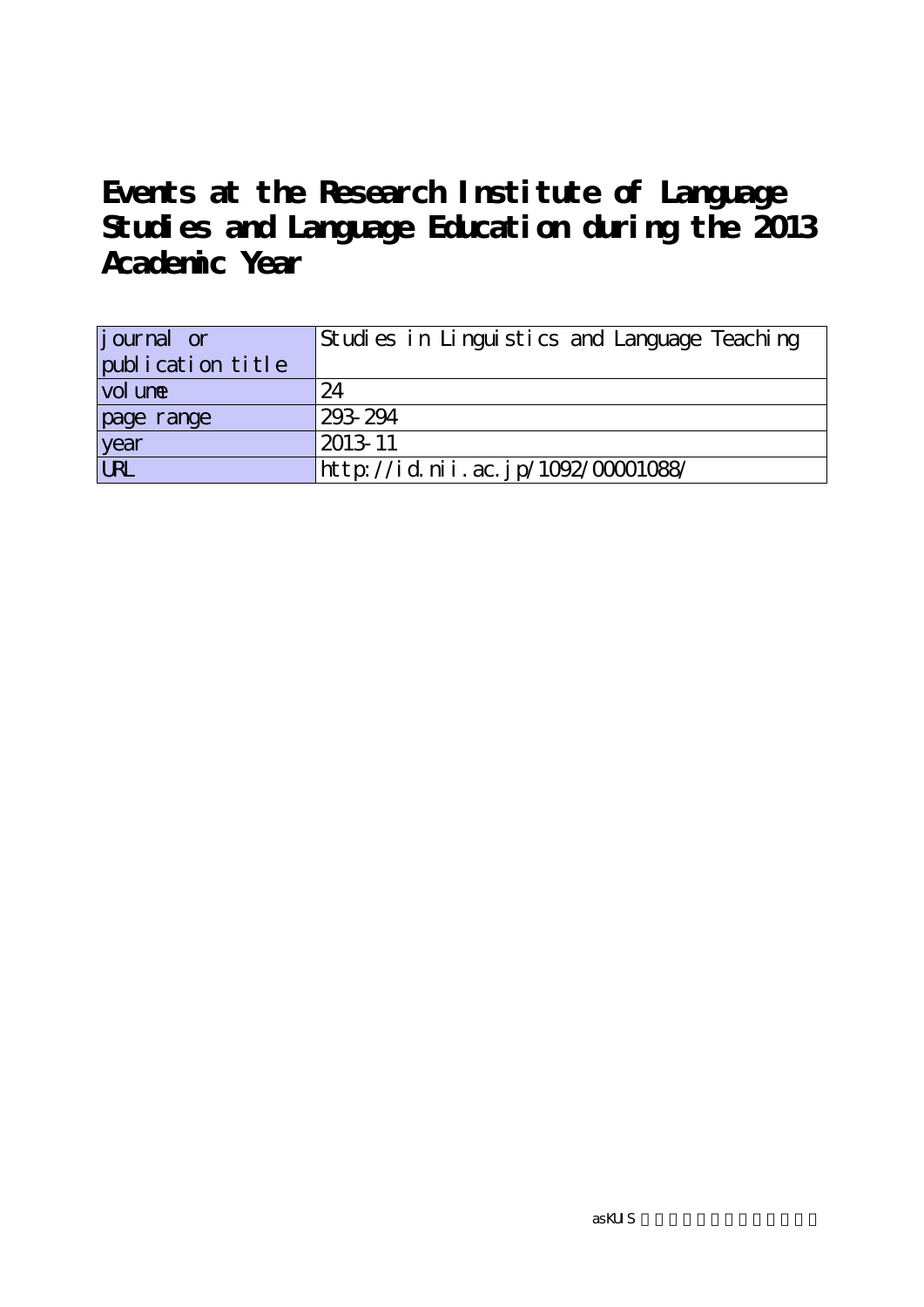# **Events at the Research Institute of Language Studies and Language Education during the 2013 Academic Year**

## **Invited Lecture:**

*June 18, 2013*

Dr. Rod Ellis (University of Auckland)

"A typology of corrective feedback types"

"Catering for individual differences"

## **"Bag Lunch" Seminars:**

*June 5, 2013*

Jo Mynard & Tim Murphey

"An evaluation of the success of peer review journals at KUIS"

Tara McIlroy

"Exploring poetry and identity in a language learning environment"